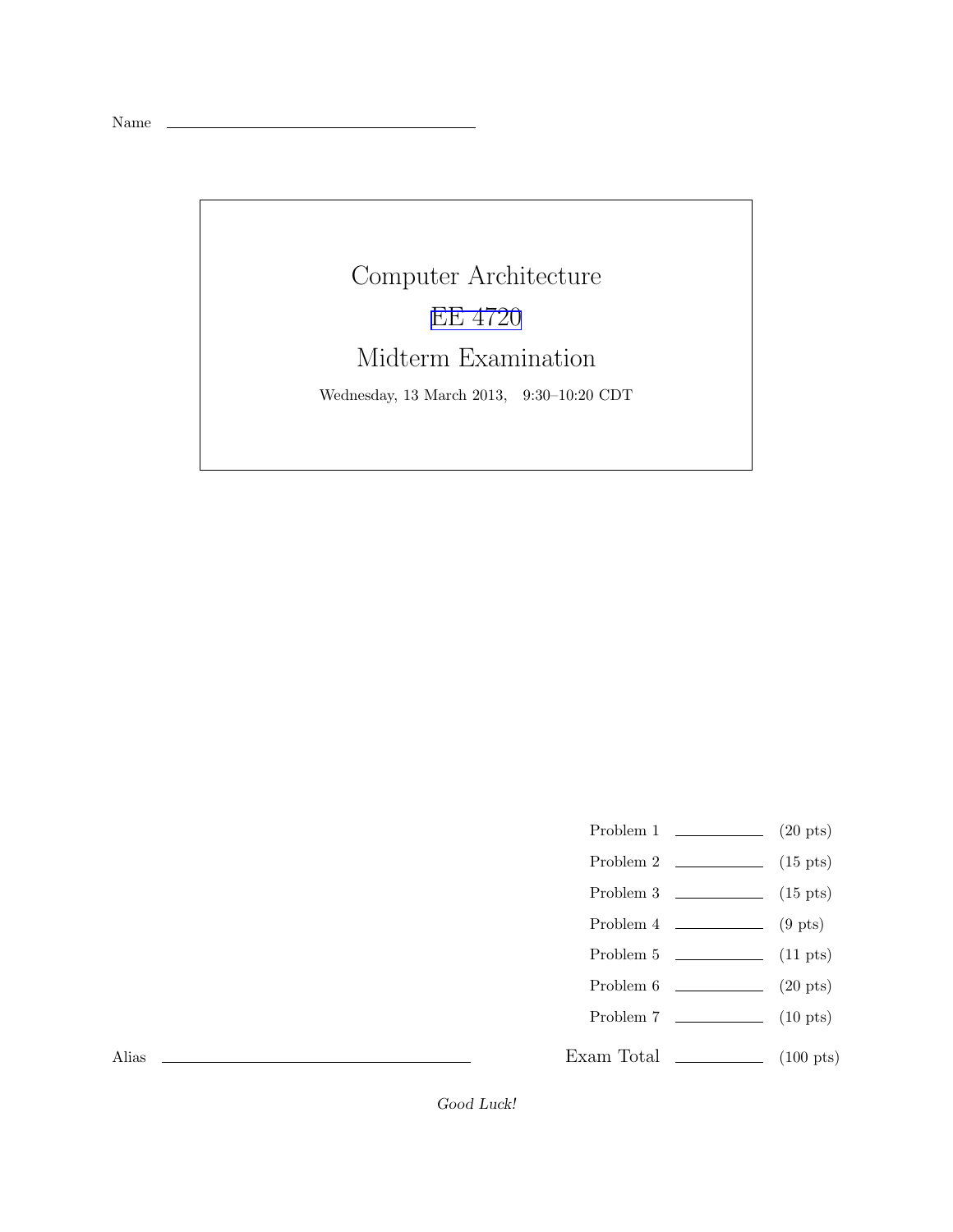Problem 1: [20 pts] The code below executes on the illustrated MIPS implementation, which is the one usually used in class.



(*a*) Show the execution of the code below until the start of the third iteration.

• Check and double-check the code for dependencies.

Show execution to start of third iteration.

```
LOOP:
 add r1, r2, r3
sw r4, 5(r1)
bne r1, r6, LOOP
```
lw r2, 7(r8)

(*b*) Compute the CPI assuming a large number of iterations. *Hint: It's important to consider up to the third iteration.*

CPI is: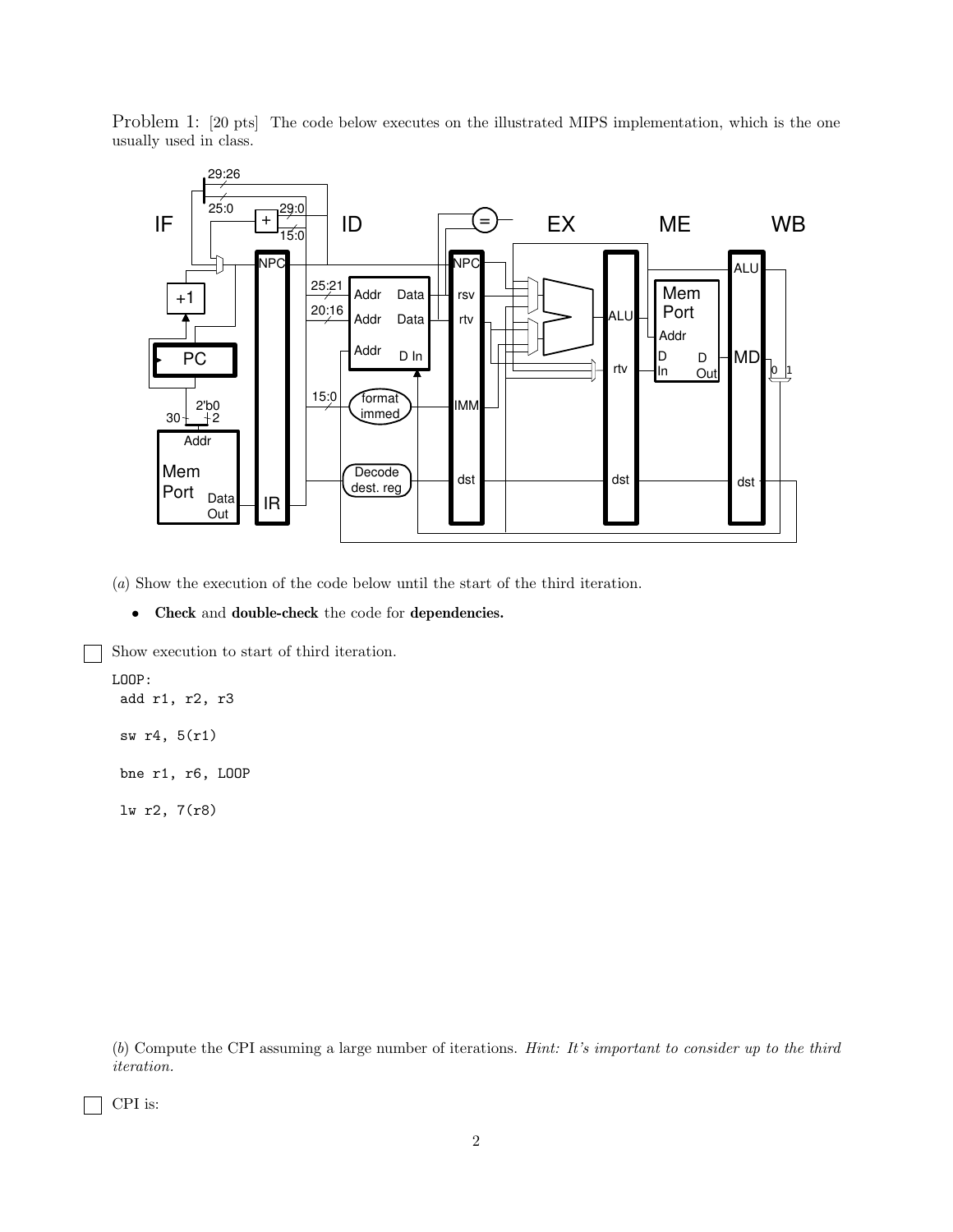Problem 2: [15 pts] Illustrated below is our familiar five-stage MIPS implementation with a multiply unit added. Unlike the multiplier in Homework 4, this unit has four stages.



(*a*) Show the execution of the code below on the illustrated implementation.

Show execution of code.

mult r1, r2

mflo r3

mfhi r4

(*b*) Explain why execution of the following code would be different.

mult r1, r2 mfhi r4 mflo r3

Execution of the code above would be different because:

(*c*) Design the control logic needed to generate a stall signal for dependencies between a mult and a mflo, something the execution above should have experienced. For this problem do not assume any bypass paths for the product other than those illustrated. Note that logic to identify the mult and mflo instructions has already been added to the ID stage.

Control logic to generate stall signal.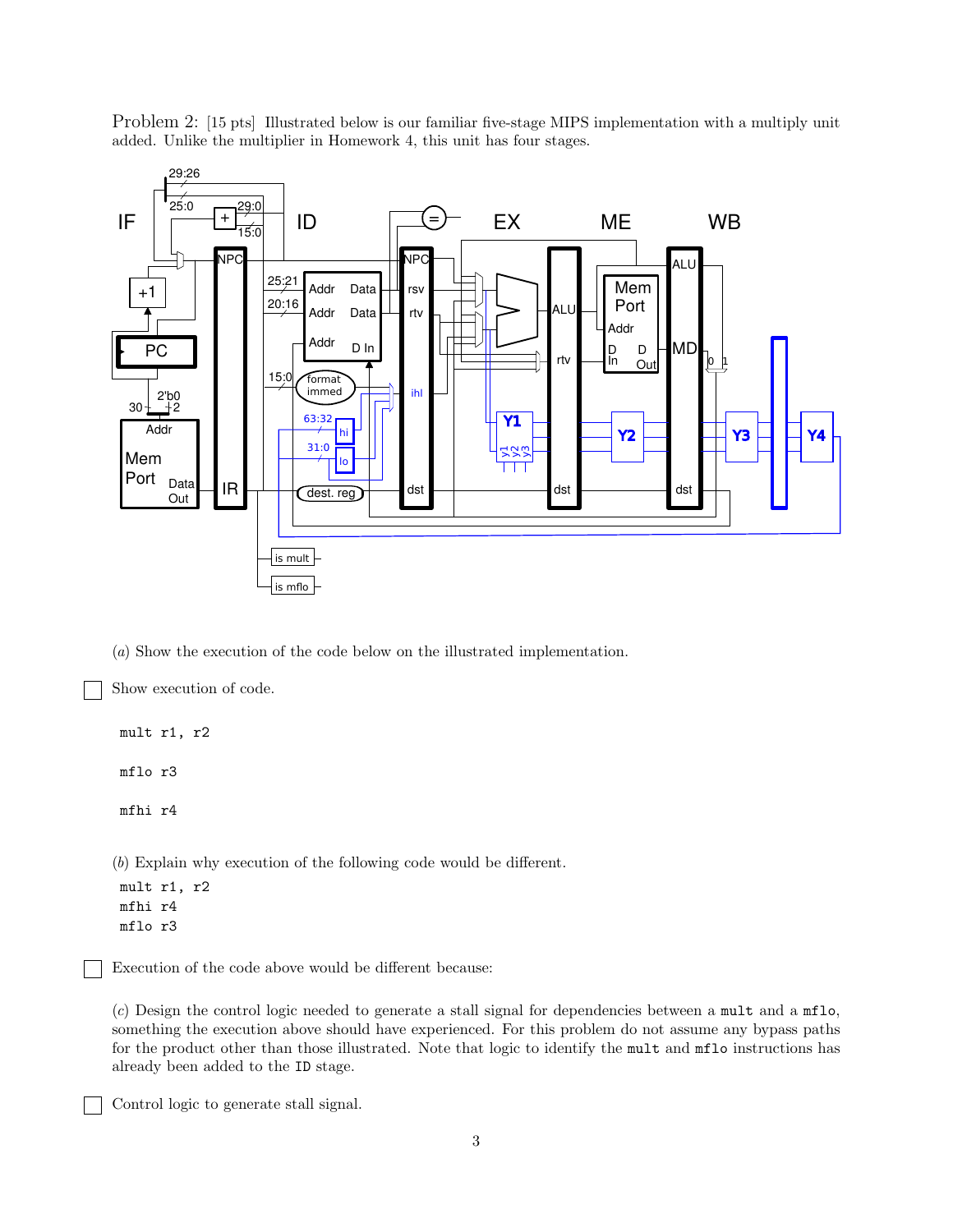Problem 3: [15 pts] In this problem the multiply unit has been designed to produce a product sooner for special cases, such as when one of its inputs is zero. To indicate when the product will be available Y1 has three one-bit outputs along the bottom, y1, y2, and y3. Signal y1 is 1 if the center output of Y1 will have a completed product at the end of the cycle, y2 is 1 if the center output Y2 will have a completed product at the end of the cycle in which the mult is in Y2, output y3 works similarly. If y1 is 1, then y2 and y3 are also 1, if y2 is 1 then y3 is also 1. In other words, if an early product is available at the output of Y1, it will be at the outputs of Y2 and Y3 in subsequent cycles.



| # Cycle |                |  |                                 |  | 0 1 2 3 4 5 6 7 |                |  |
|---------|----------------|--|---------------------------------|--|-----------------|----------------|--|
|         |                |  | mult r10, r11 IF ID Y1 Y2 Y3 Y4 |  |                 |                |  |
|         | a: mflor1      |  |                                 |  | TF TD FX MF. WB |                |  |
|         | $b:$ mflo $r2$ |  |                                 |  |                 | TF TD EX ME WB |  |
|         | $c:$ mflo $r3$ |  |                                 |  |                 | TF TD FX MF WB |  |
| # Cycle |                |  |                                 |  | 0 1 2 3 4 5 6 7 |                |  |

(*a*) Add bypass paths so that the code executes above without a stall assuming an early product is available.

Show bypass paths for each of the mflo instructions above.

Label the bypass paths with a, b, and c, based on the instruction (above) that uses them.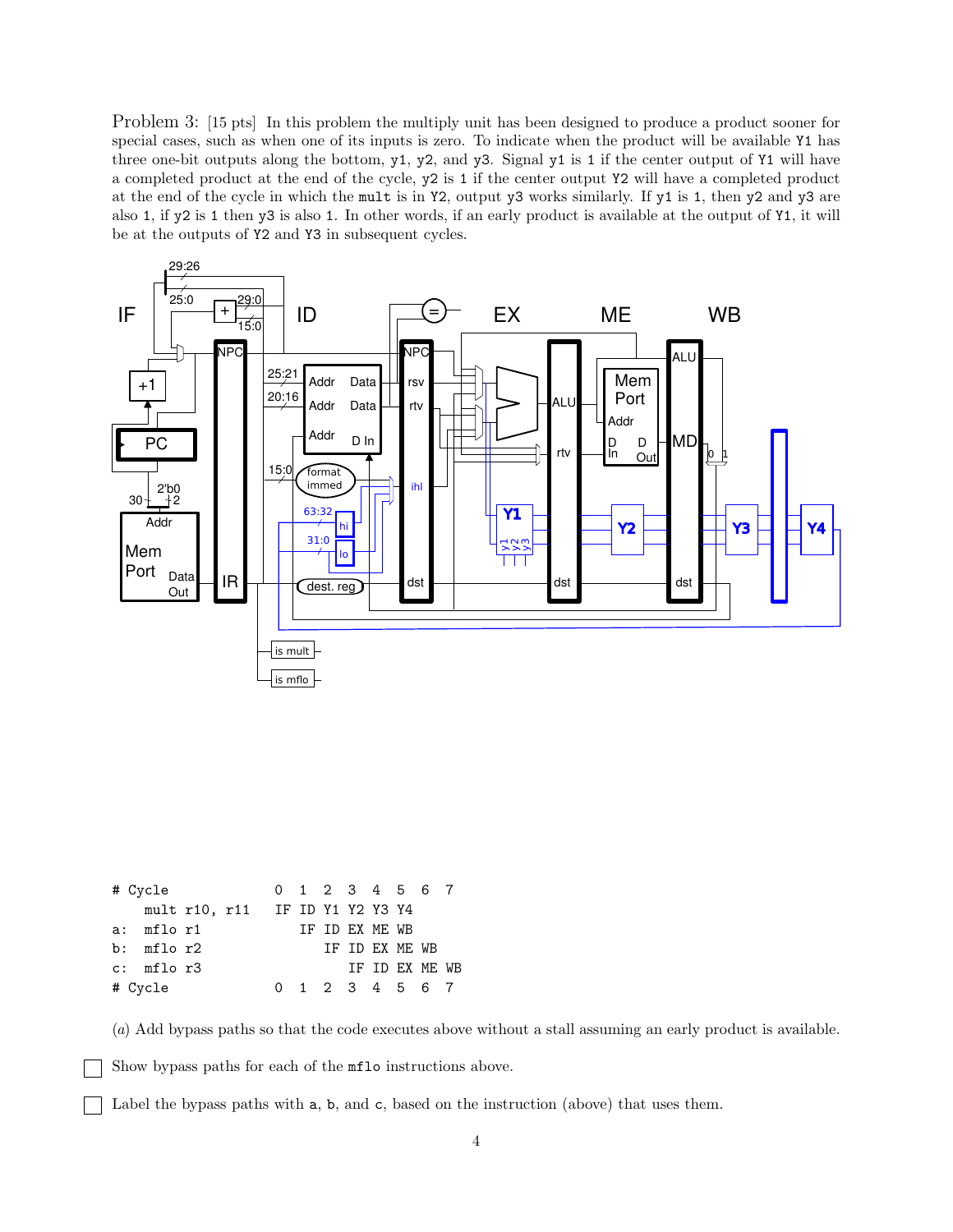Problem 4: [9 pts] Show the encoding of each of the instructions below. Be sure to handle the branch target correctly. Fill in as many fields as you can. Use the value "lookup" for any field who's value can't be determined by inspection.

0x1000 beq r1, r2 TARG 0x1004 lui r1, 0x1234 TARG: 0x1404 sw r3, 4(r5)

Encoding for beq as used above:

Encoding for lui as used above:

Encoding for sw as used above:



The formats appearing below are for reference.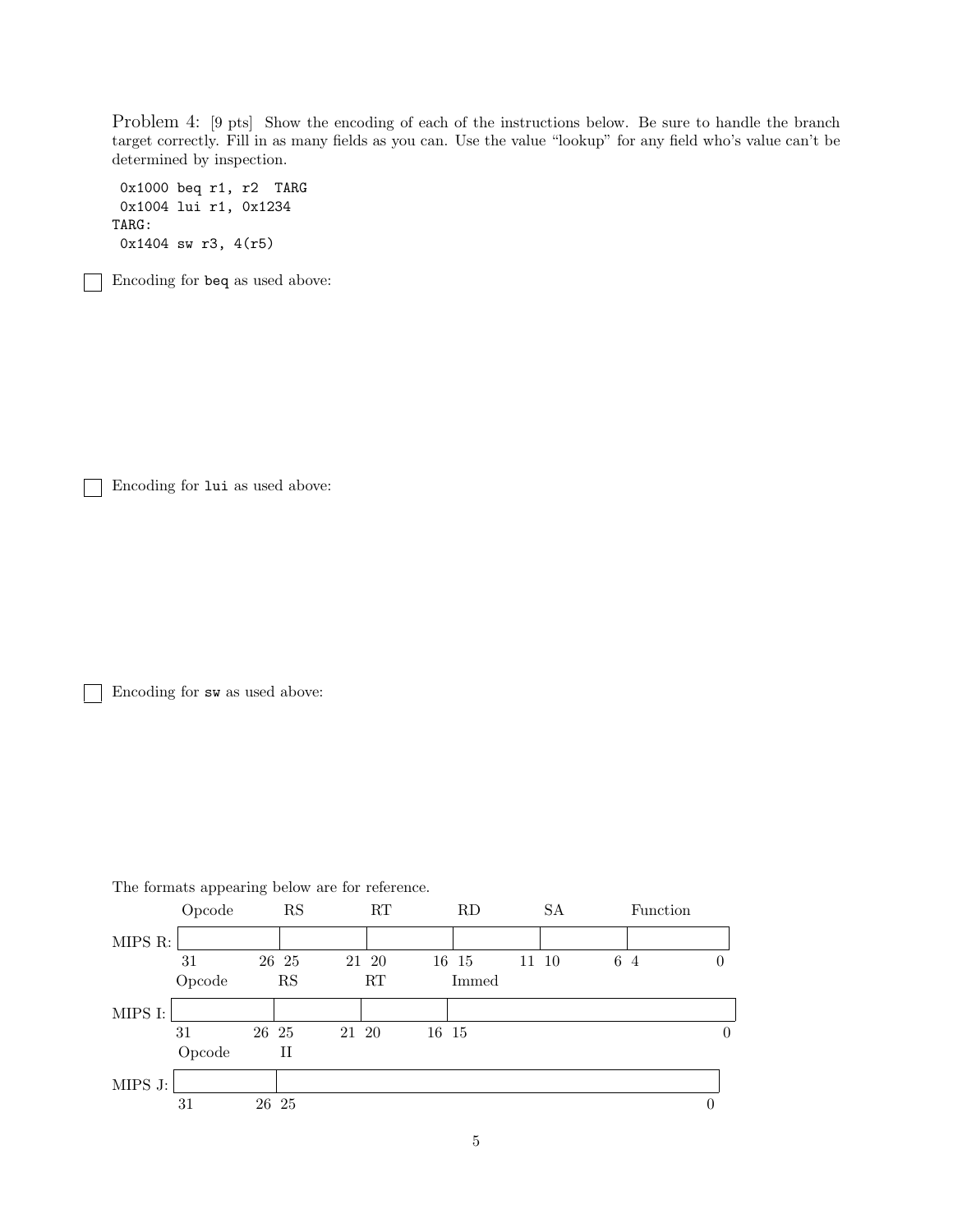Problem 5: [11 pts] Answer each question below.

٦

(*a*) MIPS and many other RISC ISAs have a special zero register, r0 in MIPS. VAX, a CISC ISA, lacks a zero register, but VAX has an mneg (negate) instruction (dest = -source), which MIPS and other RISC ISAs lack.

Why does MIPS' zero register make it unnecessary to have a negate instruction?

What can VAX use in place of a zero register? (The answer is not mneg or any other instruction.)

If VAX can use its zero register replacement in the same way MIPS uses its zero register, what is the advantage for VAX in having a negate instruction? A quantitative answer will get full credit.

(*b*) Why might it be possible to have a higher clock frequency in an implementation of an ISA that uses condition code registers (such as SPARC) compared to one which allows branch instructions to compare two registers? Consider the types of implementations covered in class so far.

Higher clock frequency possible with condition code registers because: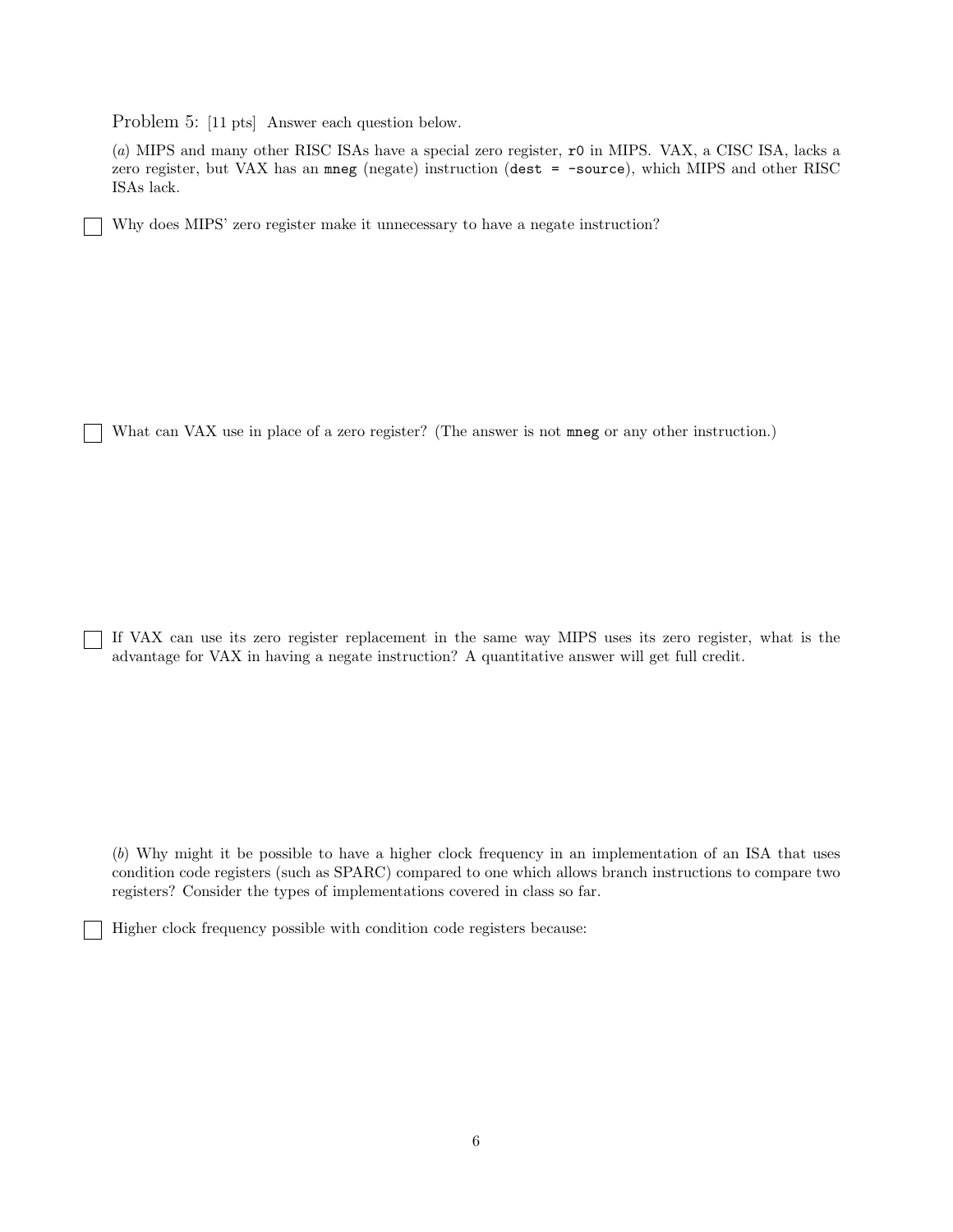Problem 6: [20 pts] Answer each question below.

(*a*) What is the difference between a dependency and a hazard?

Difference between dependency and hazard:

(*b*) How do we know that the benchmarks in SPECcpu were not unfairly chosen to favor an influential company's processors.

Can trust choice of SPECcpu benchmarks because:

(*c*) When using profiling for optimization a program needs to be compiled twice. Explain what happens in each compilation related to profiling.

During the first compilation:

During the second compilation:

(*d*) Who would benefit the most if each new processor implemented a new, one-of-a-kind, ISA: computer engineers, compiler back-end writers, software developers, computer buyers? Explain.

Group that would benefit most (circle): computer engineers, compiler back-end writers, software developers, computer buyers.

Reason that the group would benefit the most: